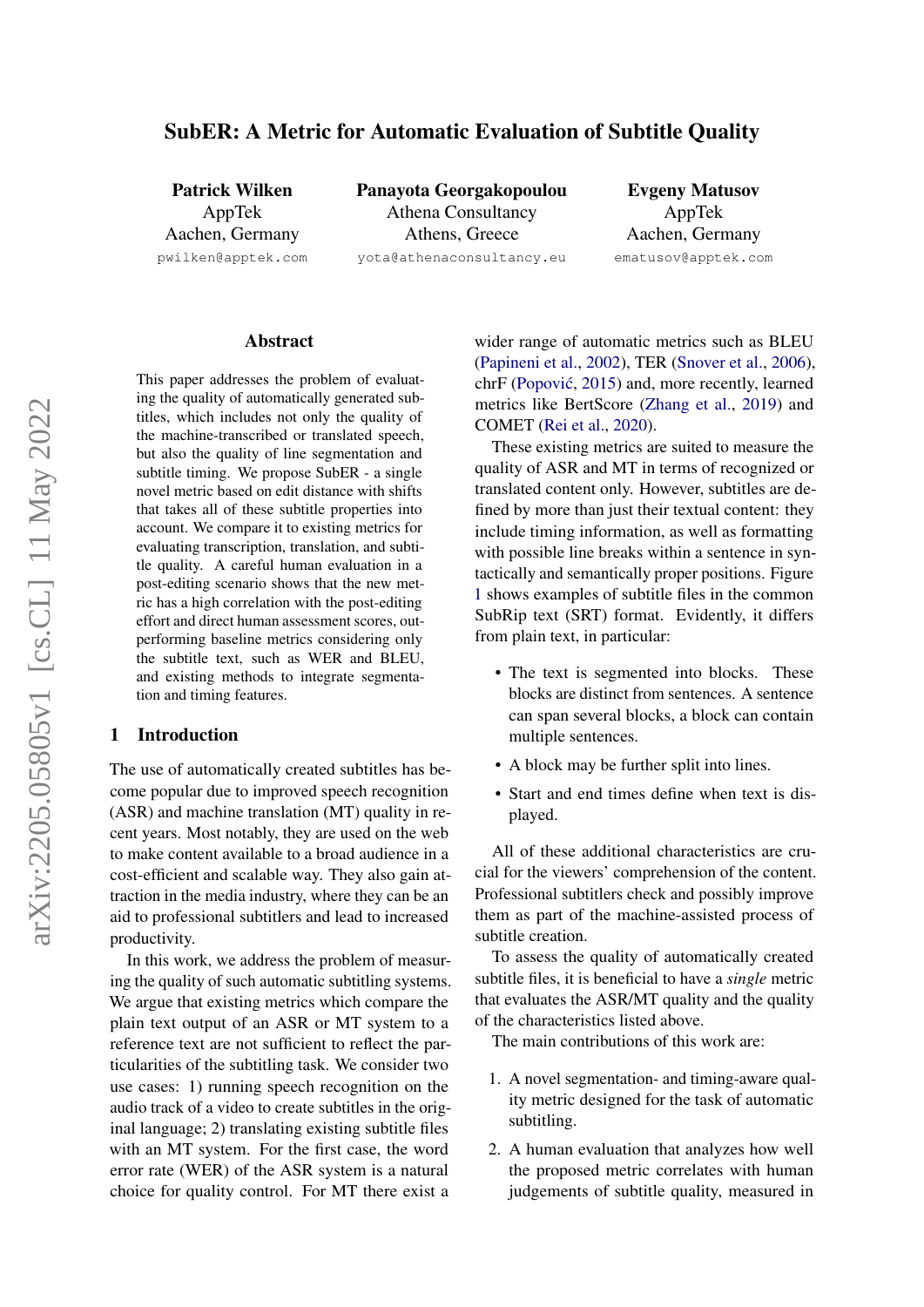```
694
00:50:45,500 \rightarrow 00:50:47,666For the brandy and champagne
you bought me.
695
00:50:47,750 \rightarrow 00:50:51,375As I remember, it was the booze that
put you to sleep a little prematurely.
696
00:50:52,208 -> 00:50:54,291
Ladies and gentlemen,
697
00:50:54,916 -> 00:50:57,291the dance is about to begin.
                                              634
                                              00:50:44,960 -> 00:50:47,680For the champagne
                                              and brandy you bought me.
                                              635
                                              00:50:47,760 \rightarrow 00:50:51,200As I recall, the booze put you
                                              to sleep a little prematurely.
                                              636
                                              00:50:52,200 \rightarrow 00:50:57,120Ladies and gentlemen,
                                              the dance is about to begin.
```
Figure 1: Two examples of subtitles in SRT format for the same video excerpt. Note the different line and block segmentation. Also note that subtitles on the right have been condensed for improved readability.

post-editing effort as well as direct assessment scores.

3. The publication of a scoring tool to calculate the proposed metric as well as many baseline metrics, directly operating on subtitle files: <https://github.com/apptek/SubER>

## 2 Subtitle Quality Assessment in the Media Industry

Related to this work are subtitling quality metrics used in the media industry. The most widely used ones to date are NER [\(Romero-Fresco and Pérez,](#page-9-2) [2015\)](#page-9-2) and NTR [\(Romero-Fresco and Pöchhacker,](#page-9-3) [2017\)](#page-9-3) for live subtitle quality, the former addressing intralingual subtitles or captions and the latter interlingual ones.

Offline interlingual subtitles have traditionally been assessed on the basis of internal quality guidelines and error typologies produced by media localization companies. To address this gap, the FAR model [\(Pedersen,](#page-8-3) [2017\)](#page-8-3) was developed and there have also been attempts to implement a version of  $MQM<sup>1</sup>$  $MQM<sup>1</sup>$  $MQM<sup>1</sup>$ .

None of the above metrics, however, are automatic ones. They require manual evaluation by an expert to categorize errors and assign appropriate penalties depending on their severity. This makes their use costly and time-consuming. In this work we therefore address automatic quality assessment of subtitle files by comparing them to a professionally created reference.

## 3 Automatic Metrics for Subtitling

## <span id="page-1-2"></span>3.1 Baseline Approaches

When subtitling in the original language of a video, the baseline quality measurement is to calculate word error rate (WER) against a reference transcription. Traditionally, WER is computed on lowercased words and without punctuation. We show results for a cased and punctuated variant as well, as those are important aspects of subtitle quality. Because of the efficiency of the Levenshtein algorithm, WER calculation can be done on the whole file without splitting it into segments.

For translation, automatic metrics are usually computed on sentence level. [Karakanta et al.](#page-8-4) [\(2020a\)](#page-8-4) and other related work assumes hypothesisreference sentence pairs to be given for subtitle scoring. However, in the most general case we only have access to the reference subtitle file and the hypothesis subtitle file to be scored. They do not contain any explicit sentence boundary information. To calculate traditional MT metrics (BLEU, TER and chrF), we first define reference segments and then align the hypothesis subtitle text to these reference segments by minimizing the edit distance ("Levenshtein alignment") [\(Matusov et al.,](#page-8-5) [2005\)](#page-8-5). Two choices of reference segments are reasonable: 1) subtitle blocks; 2) sentences, split according to simple rules based on sentence-final punctuation, possibly spanning across subtitle blocks. Only for the case of translation from a subtitle template, which preserves subtitle timings, there is a third option, namely to directly use the parallel subtitle blocks as units without any alignment step. This makes the metric sensitive to how translated

<span id="page-1-1"></span><sup>&</sup>lt;sup>1</sup>Multidimensional Quality Metrics (MQM) Definition http://www.qt21.eu/mqm-definition/definition-2015-12- 30.html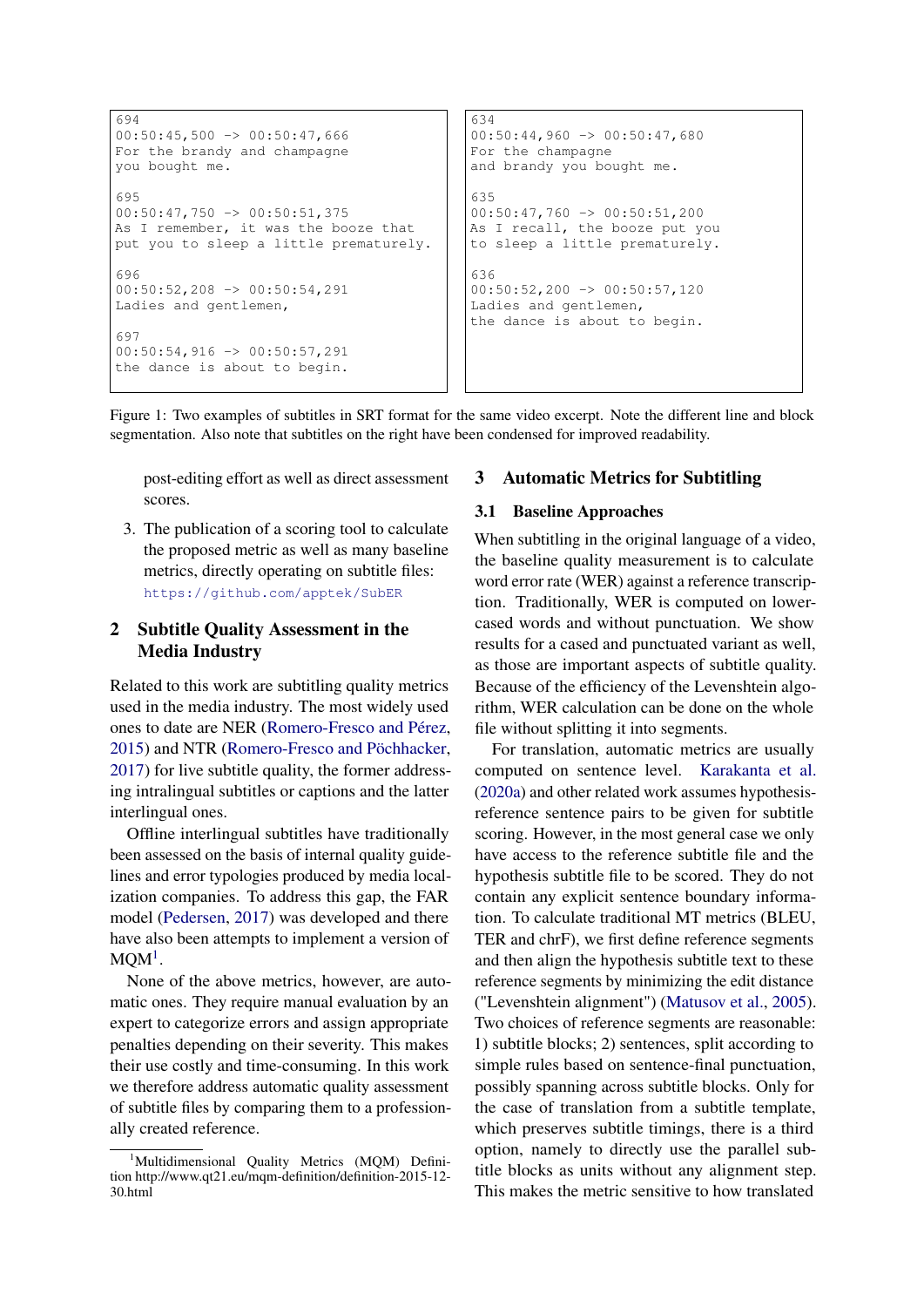sentences are distributed among several subtitles, which is a problem a subtitle translation system has to solve.

To evaluate subtitle segmentation quality in isolation, [Alvarez et al.](#page-8-6) [\(2017\)](#page-8-6); [Karakanta et al.](#page-8-7) [\(2020b,](#page-8-7)[c\)](#page-8-8) calculate precision and recall of predicted breaks. Such an analysis is only possible when the subtitle text to be segmented is fixed and the only degree of freedom is the position of breaks. We however consider the general case, where subtitles that differ in text, segmentation and timing are compared and evaluated.

## 3.2 Line Break Tokens

A simple method to extend the baseline metrics to take line and subtitle breaks into account is to insert special tokens at the corresponding positions into the subtitle text [\(Karakanta et al.,](#page-8-4) [2020a;](#page-8-4) [Matusov](#page-8-9) [et al.,](#page-8-9) [2019\)](#page-8-9). Figure [2](#page-3-0) shows an example. The automatic metrics treat these tokens as any other word, e.g. BLEU includes them in n-grams, WER and TER count edit operations for them. Therefore, subtitles with a segmentation not matching the reference will get lower scores.

## <span id="page-2-0"></span>3.3 Timing-Based Segment Alignment

The time alignment method proposed in [Cherry](#page-8-10) [et al.](#page-8-10) [\(2021\)](#page-8-10) to calculate t-BLEU is an alternative to Levenshtein hypothesis-to-reference alignment that offers the potential advantage of punishing mistimed words. It uses interpolation of the hypothesis subtitle timings to word-level. Mistimed words may get assigned to a segment without a corresponding reference word, or will even be dropped from the hypothesis if they do not fall into any reference segment.

In this work we consider translation from a template file, thus time alignment is equivalent to using subtitle blocks as unit. However, for the transcription task, where subtitle timings of hypothesis and reference are different, we analyze a variant of WER that operates on "t-BLEU segments", i.e. allows for word matches only if hypothesis and reference word are aligned in time (according to interpolated hypothesis word timings). We refer to this variant as t-WER.

## 3.4 New Metric: Subtitle Edit Rate (SubER)

None of the above-mentioned metrics considers *all* of the relevant information present in a subtitle file, namely subtitle text, line segmentation and timing. We therefore propose a new metric called subtitle edit rate (SubER) that attempts to cover all these aspects, and on top avoids segmentation of the subtitle files into aligned hypothesis-reference pairs as a pre-processing step.

We choose TER [\(Snover et al.,](#page-9-0) [2006\)](#page-9-0) as the basis of SubER because of its interpretability, especially in the case of post-editing. It corresponds to the number of edit operations, namely substitutions, deletions, insertions and shifts of words that are required to turn the hypothesis text into the reference. Also, it allows for easy integration of segmentation and timing information by extending it with break edit operations and time-alignment constraints.

We define the SubER score to be the minimal possible value of (read "#" as "number of"):

$$
SubER = \frac{\text{\# word edits + # break edits + # shifts}}{\text{\# reference words + # reference breaks}}
$$

where

- a hypothesis word is only regarded as correct (no edit) if it is part of a subtitle that overlaps in time with the subtitle containing the matching reference word (otherwise edits are required, e.g. deletion + insertion).
- word edits are insertions, deletions and substitutions of words, substitutions being only allowed if the hypothesis and reference word are from subtitles that overlap in time.
- break edits are insertions, deletions and substitutions of breaks, treated as additional tokens (<eol> and <eob>) inserted at the positions of the breaks. Substitutions are only allowed between end-of-line and end-of-block, not between a word and a break, and the same time-overlap condition as for word substitution applies.
- shifts are movements of one or more adjacent hypothesis tokens to a position of a matching phrase in the reference. Only allowed if all the shifted words come from a hypothesis subtitle that overlaps in time with the subtitle of the matching reference word. The shifted phrase may consist of any combination of words and break tokens.

We only consider subtitle timings present in the subtitle files, as opposed to interpolating timings of words as done by [Cherry et al.](#page-8-10) [\(2021\)](#page-8-10). This avoids hypothesis words "falling off the edges" of reference subtitles, e.g. in case the hypothesis subtitle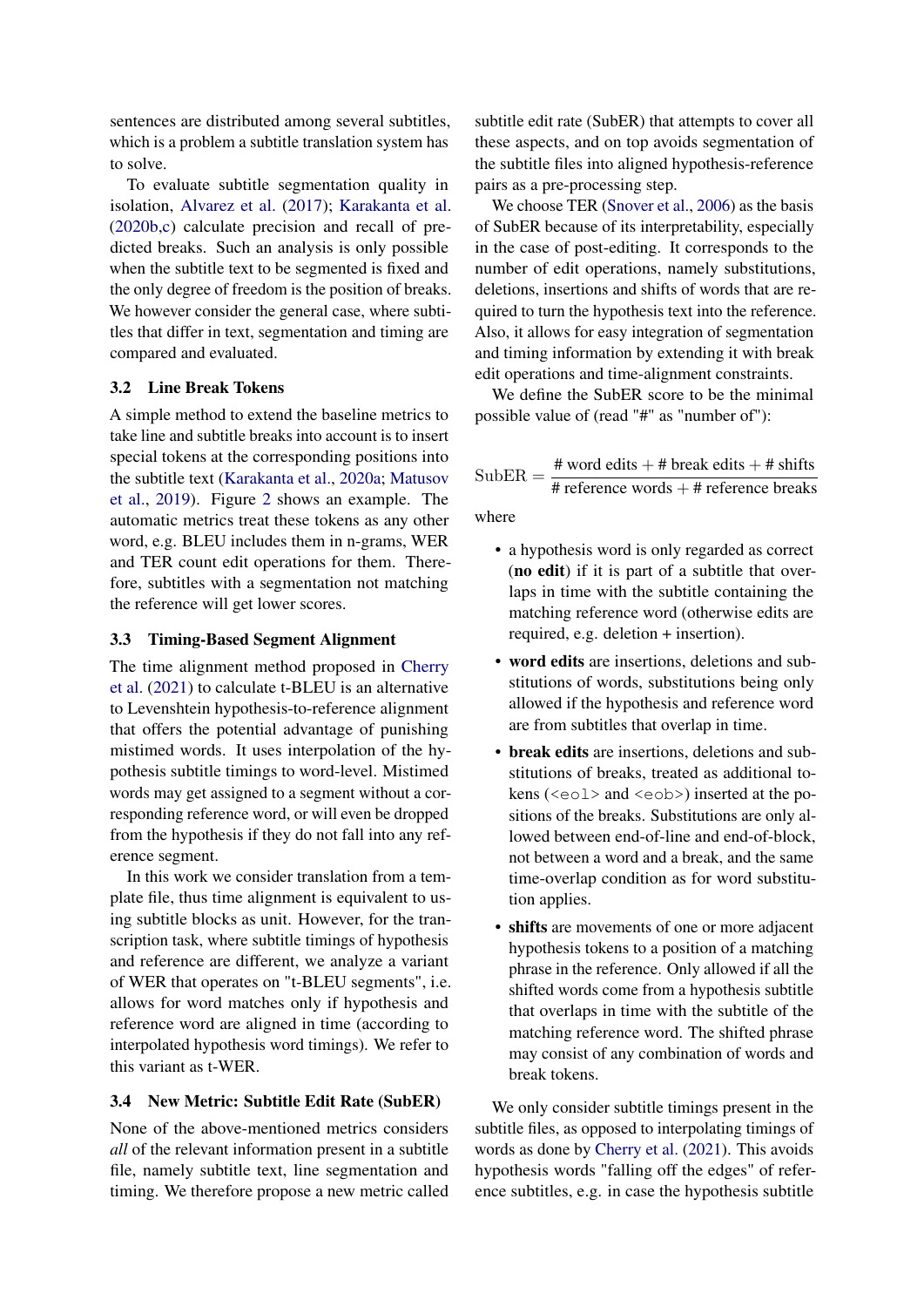```
For the champagne <eol> and brandy you bought me. <eob>
As I recall, the booze put you <eol> to sleep a little prematurely. <eob>
Ladies and gentlemen, <eol> the dance is about to begin. <eob>
```
Figure 2: Example for usage of end-of-line ( $\langle \text{eol}\rangle$ ) and end-of-block tokens ( $\langle \text{eol}\rangle$ ) to represent subtitle formatting. Corresponds to right subtitle from Figure [1.](#page-1-0) Symbols are adopted from [Karakanta et al.](#page-8-7) [\(2020b\)](#page-8-7).

<span id="page-3-1"></span>

reference word position

Figure 3: Visualization of SubER applied to the subtitles from Figure [1](#page-1-0) (hypothesis left, reference right). Ticks on the axes indicate subtitle block boundaries. Grey areas show regions of time-overlapping reference and hypothesis subtitles. Word matches, substitutions and shifts are allowed only within those areas. Black squares represent word alignments, blue squares represent break token alignments. Red borders mark shifted phrases, red crosses indicate substitutions. 35 reference words (including breaks), 3 insertions, 2 substitutions, 3 shifts lead to a SubER score of  $(3 + 2 + 3)/35 =$ 22.86%.

starts a fraction of a second early. It also prevents alignment errors originating from the assumption that all words have the same duration.

The time-overlap condition can be thought of as constraining the search space for Levenshteindistance calculation. Figure [3](#page-3-1) visualizes this for the subtitles from Figure [1.](#page-1-0) In the white areas no word matches are allowed, this can be exploited for an efficient implementation. The last two hypothesis subtitles overlap with the last reference subtitle and therefore form a single time-aligned region. The shifted 2-word phrase in the bottom left region is "champagne <eol>", showcasing that words and breaks can be shifted in a single operation. In the center region we see the substitution of "recall" with "remember", the inserted (i.e. unaligned) hypothesis words "it", "was" and "that", and a shift of the line break to a different position. The break substitution in the upper right

region corresponds to the fact that the last block of the right subtitles in Figure [1](#page-1-0) is split into two, i.e. end-of-line is replaced by end-of-block.

#### 3.4.1 Implementation Details

We modify the TER implementation of SacreBLEU [\(Post,](#page-8-11) [2018\)](#page-8-11) to implement SubER. We adopt the approximation of greedily searching for the best shift until no further reduction of the edit distance can be achieved [\(Snover et al.,](#page-9-0) [2006\)](#page-9-0). Break tokens (<eol> and <eob>) are inserted into the input text. String comparisons between hypothesis and reference words are replaced by a function additionally checking the time-overlap condition. To make SubER calculation feasible for large subtitle files we split hypothesis and reference into parts at time positions where both agree that no subtitle is displayed. The number of edit operations is then added up for all parts. By definition this does not affect the metric score, in contrast to e.g. segmenting into sentence vs. subtitle blocks when calculating BLEU (Section [3.1\)](#page-1-2).

### 4 Human Evaluation

To analyze the expressiveness of SubER we conduct a human post-editing experiment on both subtitles automatically generated from audio, as well as automatic translations of subtitle text files. For each of the two post-editing tasks we employ three professional subtitlers with multiple years of experience in the subtitling industry. We evaluate how well automatic metric scores correlate with their post-editing effort and their MT quality judgements.

There exists previous work measuring the productivity gains from post-editing automatic subtitles under the aspect of MT quality [\(Etchegoy](#page-8-12)[hen et al.,](#page-8-12) [2014;](#page-8-12) [Bywood et al.,](#page-8-13) [2017;](#page-8-13) [Koponen](#page-8-14) [et al.,](#page-8-14) [2020\)](#page-8-14) and segmentation quality [\(Álvarez](#page-8-15) [et al.,](#page-8-15) [2016;](#page-8-15) [Alvarez et al.,](#page-8-6) [2017;](#page-8-6) [Matusov et al.,](#page-8-9) [2019\)](#page-8-9), but to the best of our knowledge we conduct the first study with the goal of evaluating an automatic quality metric for subtitling.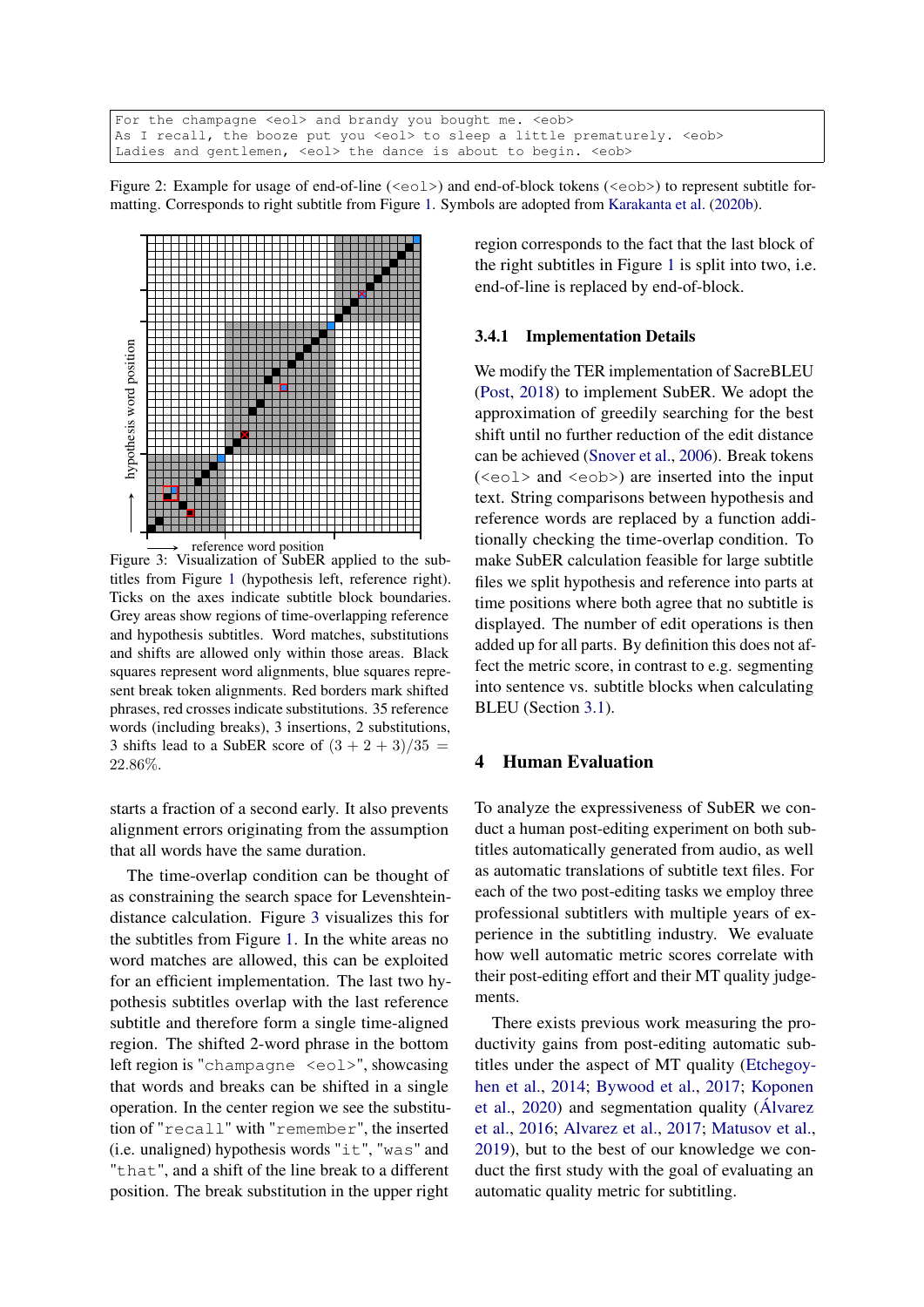## 4.1 Data

We perform our experiment using one episode from each of the following shows:

- *Master of None:* a comedy-drama series
- *Midnight Mass:* a supernatural horror series
- *Peaky Blinders:* an early 20th century British gangster drama

Each of the three videos has a duration of approximately 55 minutes. They are originally in English, for translation we choose Spanish as the target language. We use pre-existing English subtitles as template files for human translation, and also as the reference when scoring automatic transcriptions. Pre-existing Spanish subtitles, which follow the English template, are used as reference for MT output.

To gather data points for which we can compare post-editing effort with automatic scores, we manually split the videos into segments of roughly 1 minute, each containing 15 subtitle blocks and 103 words on average. We keep the first 15 minutes of each video as one large segment where we measure baseline speed of the subtitlers. Excluding these, we end up with 35, 38 and 37 segments for the videos, respectively, amounting to a total of 110 source-target reference subtitle pairs.

## 4.2 Automatic Subtitling Systems

For human post-editing, we create automatic English and Spanish subtitle files. We use several different subtitling systems to obtain evaluation data with a wider variety. The systems differ in ASR/MT, punctuation and segmentation quality.

We create a single automatic English and Spanish subtitle file for each video, each containing segments coming from different automatic subtitling systems. The subtitlers did not know about any of the details on how these files were created to avoid any bias.

#### 4.2.1 Transcription Systems

To create automatic English subtitles from the audio track of the video we use three different systems:

1. A hybrid ASR system, the output of which is punctuated and cased by a bi-directional LSTM model and then split into lines and subtitles using a beam search decoder that combines scores of a neural segmentation model

and hard subtitling constraints, based on the algorithm proposed by [Matusov et al.](#page-8-9) [\(2019\)](#page-8-9);

- 2. same as 1., but without using a neural model for subtitle segmentation;
- 3. an online provider offering automatic transcription in SRT format.

We transcribe an equal number of video segments with each of the three systems and combine them into a single subtitle file which is delivered to the subtitlers for post-editing. The first segment of 15 minutes is not transcribed automatically. Instead, the subtitlers are asked to transcribe it from scratch to measure their baseline productivity.

## 4.2.2 Translation Systems

To create Spanish subtitles we translate the preexisting English subtitles with 5 different systems:

- 1. A Transformer-based MT system, the output of which is split into lines and subtitles using a neural segmentation model and hard subtitling constraints;
- 2. same as 1., but without using a neural model for subtitle segmentation;
- 3. same as 1., but with additional inputs for length control and genre, similarly to the systems proposed in [\(Schioppa et al.,](#page-9-4) [2021;](#page-9-4) [Ma](#page-8-16)[tusov et al.,](#page-8-16) [2020\)](#page-8-16);
- 4. an LSTM-based MT system with lower quality than 1., but also using the neural segmentation model;
- 5. an online provider offering subtitle translation in SRT format.

Also here, we distribute the video segments among the systems such that each system contributes a roughly equal portion of the assembled MT subtitle file delivered to the translators. We extract full sentences from the source subtitle file based on punctuation before translation. The first 15 minute segment of each video is translated directly from the source template without access to MT output to measure baseline productivity of the translators.

### 4.3 Methodology

#### 4.3.1 Productivity Gain Measurement

For both transcription and translation, we ask the subtitlers to measure the time  $t_n$  (in minutes) spent to post-edit each of the 110 video segments. As a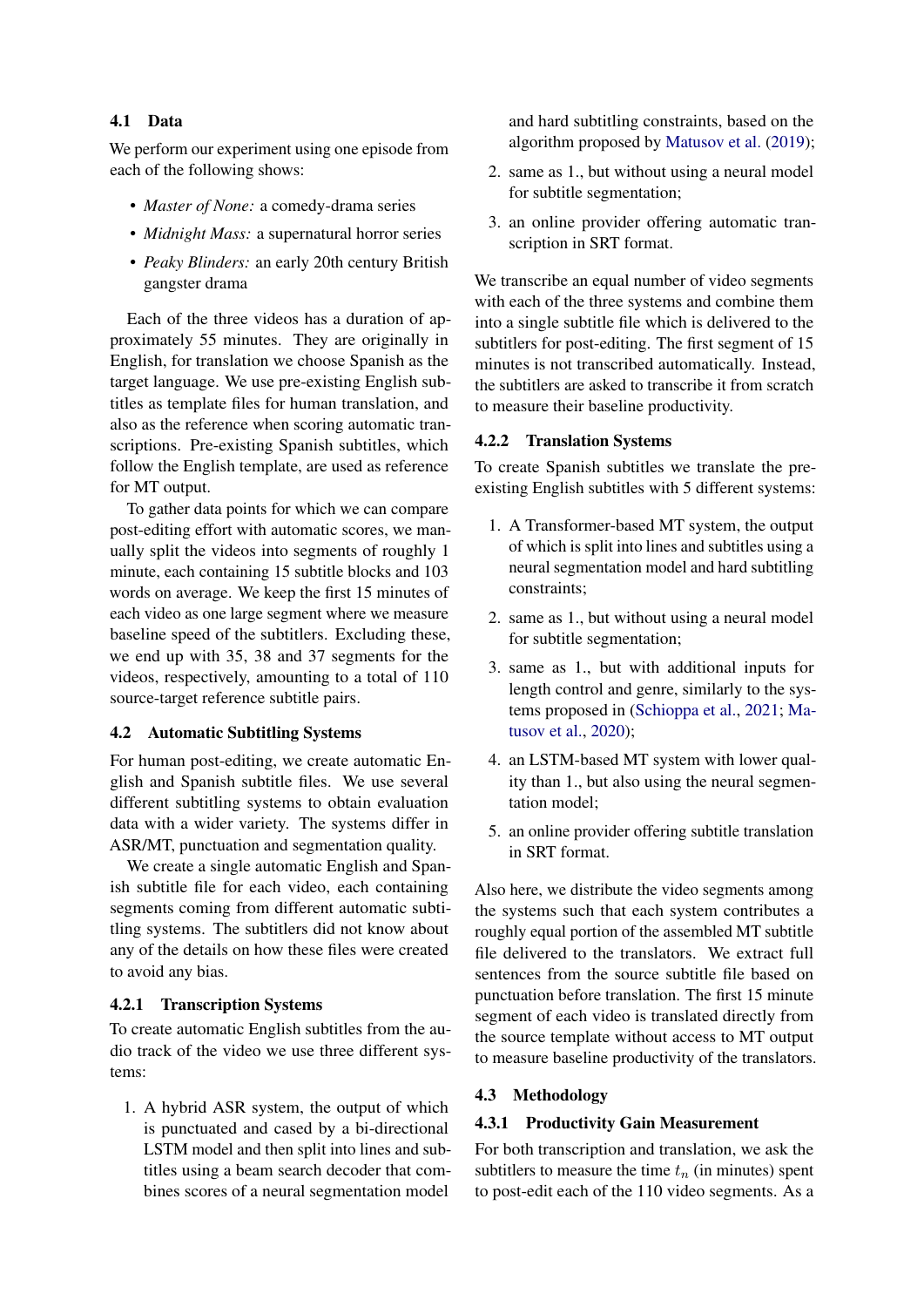measure of post-editing productivity  $P_n$  we compute the number of subtitles  $S_n$  created per minute of work for the  $n$ -th segment:

$$
P_n = \frac{S_n}{t_n} \tag{1}
$$

To make these values comparable between subtitlers we normalize them using the subtitler's baseline speed  $P_{\text{base}}$ . It is computed by averaging the productivity in the first 15-minute segment  $P_1$ , where the subtitlers work from scratch, over all three videos. Finally, we average the normalized productivities across the three subtitlers  $h = 1, 2, 3$ per task to get an average post-editing productivity gain for segment n:

$$
\hat{P}_n = \frac{1}{3} \sum_{h=1}^{3} \frac{P_{n,h}}{P_{\text{base},h}} \tag{2}
$$

To evaluate the expressiveness of a given metric we compute the Spearman's rank correlation coefficient  $r<sub>s</sub>$  between the per-segment metric scores and  $\hat{P}_n$  for all segments of all three videos. We choose Spearman's correlation in favour of Pearson's correlation because subtitle quality varies a lot for different video segments and different systems, and we don't expect the metrics to behave linearly in this range.

#### <span id="page-5-0"></span>4.3.2 Direct Assessment

For the translation task we additionally gather direct assessment scores for each segment. For this we ask the translators to give two scores (referred to as  $U_n$  and  $Q_n$ , respectively) according to the following descriptions:

- 1. "Rate the overall usefulness of the automatically translated subtitles in this segment for post-editing purposes on a scale from 0 (completely useless) to 100 (perfect, not a single change needed)."
- 2. "Rate the overall quality of the automatically translated subtitles in this segment as perceived *by a viewer* on a scale from 0 (completely incomprehensible) to 100 (perfect, completely fluent and accurate). The score should reflect how well the automatic translation conveys the semantics of the original subtitles, and should also reflect how well the translated subtitles are formatted."

These scores are standardized into z-scores by subtracting the average and dividing by the standard deviation of scores per translator. Finally, we

average the z-scores across the three translators to get expected usefulness and quality assessment scores for each segment, which we will refer to as  $\hat{U}_n$  and  $\hat{Q}_n$ , respectively.

#### 4.4 Results

### 4.4.1 Post-Editing of English Transcription

The baseline productivities  $P_{base}$  of the three subtitlers A, B and C when transcribing the first 15 minutes of each video from scratch are 3.4, 2.8 and 2.7 subtitles per minute of work, respectively. Postediting changes their productivities to 3.9, 2.6 and 3.1 subtitles per minute on average for the other segments, meaning subtitlers A and C work faster when post-editing automatic subtitles, while subtitler B does not benefit from them.

Table [1](#page-6-0) shows the analysis of the correlation between automatic metric scores and productivity gains, calculated for each of the 110 one-minute video segments. Word error rate (WER) can predict the averaged productivity gain  $\hat{P}_n$  with a Spearman's correlation of −0.676. This confirms the natural assumption that the more words the ASR system recognized correctly in a given segment, the less time is necessary for post-editing. Subtitler A's post-editing gains are more predictable than those of the other two subtitlers. This indicates that the subtitlers have different workflows and do not make use of the automatic subtitles with the same consistency.

Row 2 shows that making WER case-sensitive and keeping punctuation marks as part of the words does not improve correlation consistently. Although we believe that casing and punctuation errors harm subtitle quality, these errors might not have a significant impact on post-editing time because correcting them requires changing single characters only. Row 3 shows that extending the original WER definition by simply inserting end-ofline and end-of-block tokens into the text does not lead to improvements either. This can be explained by the fact that the original WER algorithm allows for substitution of break symbols with words. Such substitutions have no meaningful interpretation. Also, it does not support shifts of break symbols, which leads to breaks at wrong positions being punished more than completely missing ones.

Our proposed metric SubER achieves the overall best correlation of  $-0.692$ . We attribute this in part to a proper way of handling segmentation information: without it, as shown in the last row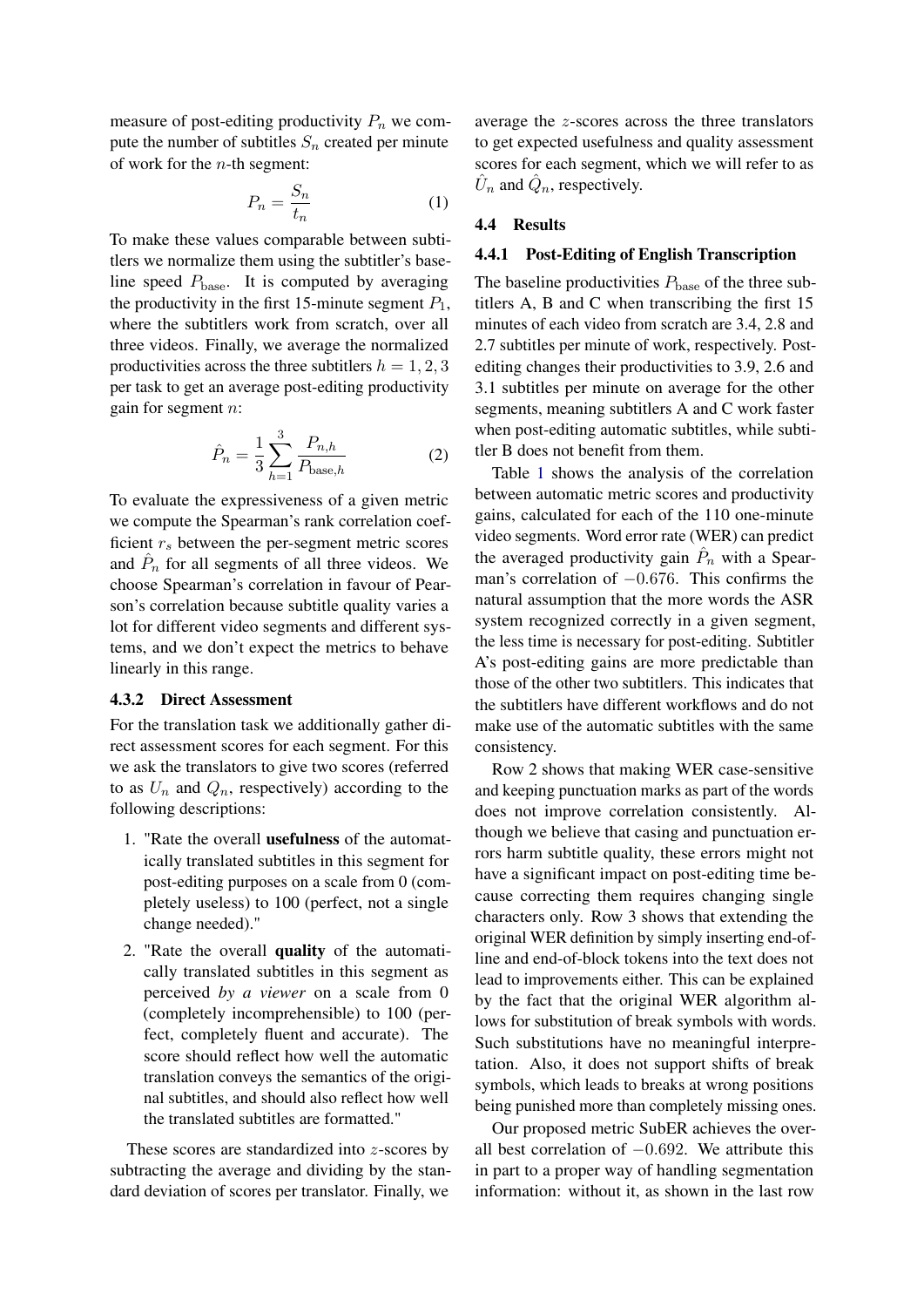<span id="page-6-0"></span>

| <b>Metric</b>  | <b>Subtitler A</b> | <b>Subtitler B</b> | <b>Subtitler C</b> | <b>Combined</b> |
|----------------|--------------------|--------------------|--------------------|-----------------|
| <b>WER</b>     | $-0.731$           | $-0.494$           | $-0.499$           | $-0.676$        |
| + case/punct   | $-0.671$           | $-0.512$           | $-0.509$           | $-0.650$        |
| + break tokens | $-0.725$           | $-0.494$           | $-0.512$           | $-0.678$        |
| $t-WER$        | $-0.661$           | $-0.440$           | $-0.476$           | $-0.625$        |
| TER-br         | $-0.573$           | $-0.489$           | $-0.434$           | $-0.562$        |
| SubER (ours)   | $-0.746$           | $-0.506$           | $-0.517$           | $-0.692$        |
| + case/punct   | $-0.670$           | $-0.507$           | $-0.500$           | $-0.645$        |
| - break tokens | $-0.741$           | $-0.495$           | $-0.502$           | $-0.682$        |

Table 1: Spearman's correlation  $r_s$  between automatic metric scores and post-editing productivity gains  $P_n$  on all 110 video segments for the English transcription task. The last column shows correlation to the productivity gain averaged across subtitlers  $\hat{P}_n$ .

of Table [1,](#page-6-0) the correlation is lower. Unfortunately, for the same reasons as for the case of WER, we have to apply SubER to lower-cased text - as it is the default setting for the TER metric - to avoid a drop in correlation.

Correlations for t-WER (see Section [3.3\)](#page-2-0) suggest that a word-level time-alignment using interpolation may result in misalignments which are punished too harsh in comparison to which mistimings are still tolerated by the post-editors. This supports our design choice of using subtitle-level timings for SubER.

Finally, we include TER-br from [Karakanta et al.](#page-8-4)  $(2020a)$  in the results. It is a variant of TER + break tokens where each real word is replaced by a mask token. Given that the metric has no access to the actual words it achieves surprisingly high correlations. This shows that the subtitle formatting defined by the number of subtitle blocks, number of lines and number of words per line is in itself an important feature affecting the post-editing effort.

### 4.4.2 Post-Editing of Spanish Translation

Baseline productivities  $P_{base}$  of the translators D, E and F are 1.9, 1.8 and 1.1 subtitles per minute, respectively. On average, their productivity changes to 1.6, 2.0 and 1.1 when post-editing, meaning only subtitler B gains consistently. Subtitler A is more productive on one of the videos, but slows down significantly for the other two.

Table [2](#page-7-0) shows performances of the different MT metrics. In addition to post-edit effort, we show how well the metrics agree with human judgments of the usefulness and quality (see Section [4.3.2\)](#page-5-0) for each of the 110 one-minute video segments.

Overall, the correlation of productivity gains is much lower than for the transcription task. This can be explained by the fact that a translator has more freedom than a transcriber. The translator's word choices are influenced by clues outside the scope of the translated text, like the style of language and references to other parts of the plot. Sometimes even research is required (e.g. bible verses for *Midnight Mass*). Despite this, the subjectively perceived usefulness  $\hat{U}_n$  of the automatic subtitles for post-editing can be predicted from automatic scores with a Spearman's correlation of up to  $-0.591$ . The quality judgement  $\hat{Q}_n$  shows even higher correlations of up to 0.659.

We compare the baseline MT metrics BLEU and TER when applied to the subtitle block-level vs. the sentence-level. We note that BLEU on subtitlelevel is identical to t-BLEU [\(Cherry et al.,](#page-8-10) [2021\)](#page-8-10) for the considered case of template translation, where timestamps in hypothesis and reference are identical. Overall, BLEU and TER perform similarly. For both, evaluation on subtitle-level outperforms evaluation on sentence-level. This is because the sentence-pairs extracted from the subtitle files preserve no formatting information, while using subtitle blocks as units is sensitive to how words of a sentence are distributed among subtitles after translation, especially in case of word re-ordering.

Extending BLEU and TER with break tokens to take subtitle segmentation into account shows only minor improvements for the subtitle-level, but significantly improves correlations for the sentencelevel. This could be attributed to the extended context after end-of-block tokens that is not available for scoring on subtitle-level. Especially the way "BLEU + break tokens" punishes n-grams that are disrupted by an erroneous line break seems to lead to good results.

Our proposed metric SubER consistently outperforms all considered baseline metrics except for sentence-level BLEU with break tokens, which has a higher correlation for  $\hat{Q}_n$  and for the scores given by subtitler F. For this subtitler we also observe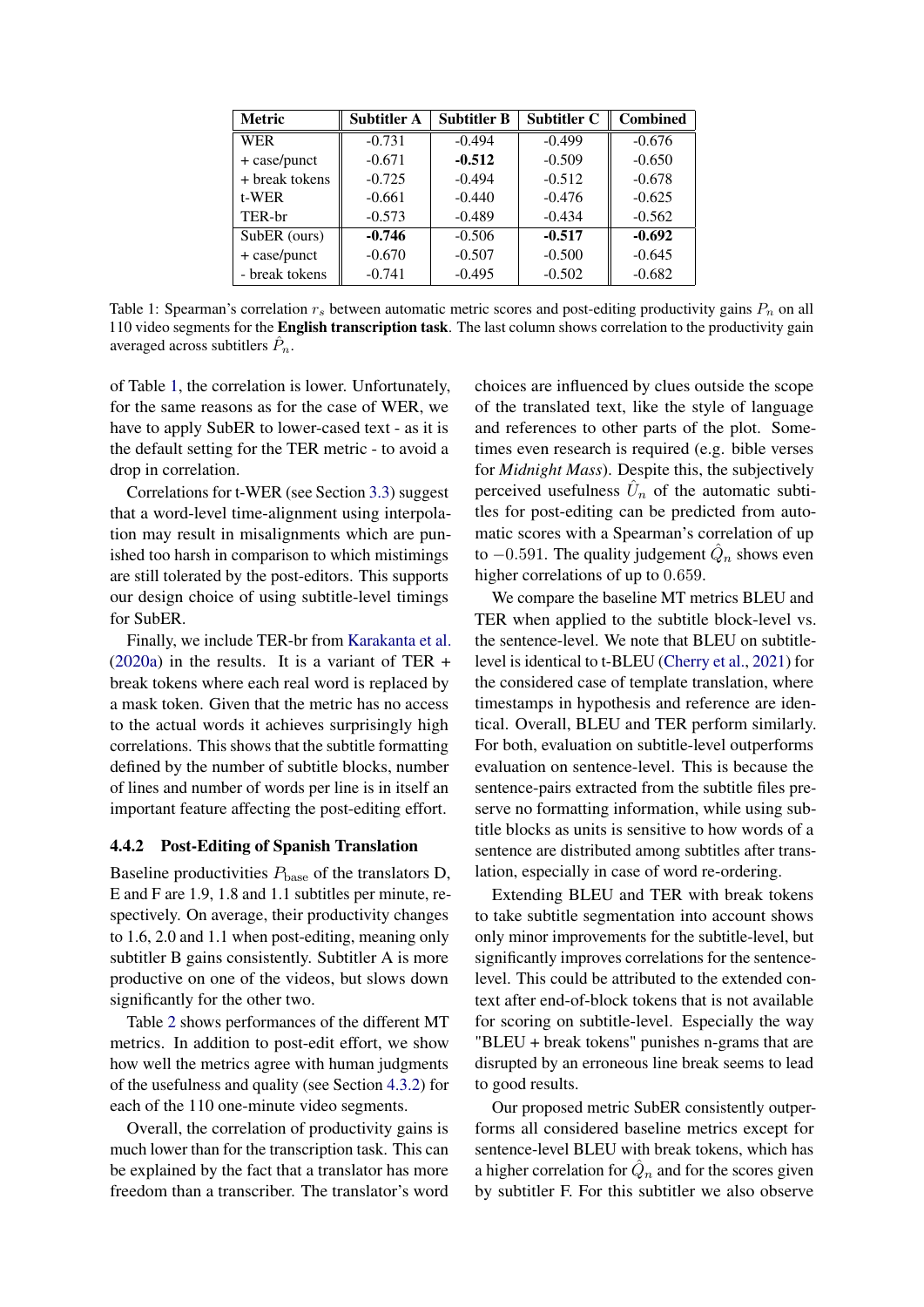<span id="page-7-0"></span>

| <b>Metric</b>         | <b>Subtitler D</b> |         | <b>Subtitler E</b> |         | <b>Subtitler F</b> |         | <b>Combined</b> |         |         |              |             |          |
|-----------------------|--------------------|---------|--------------------|---------|--------------------|---------|-----------------|---------|---------|--------------|-------------|----------|
|                       | $P_n$              | $U_n$   | $Q_n$              | $P_n$   | $U_n$              | $Q_n$   | $P_n$           | $U_n$   | $Q_n$   | $\ddot{P}_n$ | $\hat{U}_n$ | $Q_n$    |
| <b>Subtitle-level</b> |                    |         |                    |         |                    |         |                 |         |         |              |             |          |
| <b>BLEU</b>           | 0.03               | 0.34    | 0.52               | 0.22    | 0.21               | 0.39    | 0.07            | 0.58    | 0.49    | 0.172        | 0.541       | 0.595    |
| + break tokens        | 0.04               | 0.35    | 0.53               | 0.22    | 0.24               | 0.43    | 0.12            | 0.58    | 0.46    | 0.210        | 0.554       | 0.595    |
| <b>TER</b>            | 0.03               | $-0.35$ | $-0.54$            | $-0.22$ | $-0.23$            | $-0.41$ | $-0.11$         | $-0.63$ | $-0.51$ | $-0.182$     | $-0.554$    | $-0.618$ |
| + break tokens        | 0.00               | $-0.36$ | $-0.54$            | $-0.23$ | $-0.24$            | $-0.41$ | $-0.10$         | $-0.61$ | $-0.50$ | $-0.200$     | $-0.558$    | $-0.606$ |
| Sentence-level        |                    |         |                    |         |                    |         |                 |         |         |              |             |          |
| <b>BLEU</b>           | $-0.03$            | 0.31    | 0.51               | 0.21    | 0.13               | 0.33    | 0.04            | 0.60    | 0.51    | 0.126        | 0.494       | 0.573    |
| + break tokens        | 0.02               | 0.35    | 0.55               | 0.25    | 0.22               | 0.43    | 0.16            | 0.63    | 0.55    | 0.240        | 0.583       | 0.659    |
| <b>TER</b>            | 0.07               | $-0.32$ | $-0.52$            | $-0.22$ | $-0.14$            | $-0.34$ | $-0.07$         | $-0.59$ | $-0.48$ | $-0.133$     | $-0.484$    | $-0.559$ |
| + break tokens        | 0.00               | $-0.36$ | $-0.55$            | $-0.25$ | $-0.19$            | $-0.38$ | $-0.13$         | $-0.58$ | $-0.45$ | $-0.218$     | $-0.515$    | $-0.574$ |
| chrF                  | $-0.09$            | 0.26    | 0.52               | 0.21    | 0.10               | 0.28    | 0.04            | 0.64    | 0.51    | 0.104        | 0.483       | 0.556    |
| TER-br                | 0.03               | $-0.32$ | $-0.42$            | $-0.11$ | $-0.07$            | $-0.24$ | $-0.13$         | $-0.43$ | $-0.40$ | $-0.137$     | $-0.345$    | $-0.426$ |
| SubER (ours)          | $-0.06$            | $-0.38$ | $-0.57$            | $-0.27$ | $-0.28$            | $-0.47$ | $-0.16$         | $-0.61$ | $-0.52$ | $-0.274$     | $-0.591$    | $-0.651$ |
| $+$ case/punct        | 0.00               | $-0.36$ | $-0.56$            | $-0.25$ | $-0.23$            | $-0.42$ | $-0.15$         | $-0.61$ | $-0.49$ | $-0.237$     | $-0.554$    | $-0.612$ |
| - break tokens        | 0.02               | $-0.34$ | $-0.54$            | $-0.24$ | $-0.25$            | $-0.44$ | $-0.11$         | $-0.65$ | $-0.55$ | $-0.197$     | $-0.572$    | $-0.645$ |

Table 2: Spearman's correlation  $r_s$  between automatic metric scores and  $P_n$ ,  $U_n$  and  $Q_n$  on all 110 video segments for the English→Spanish translation task.  $P_n$  are segment-wise productivity gains from post-editing measured in subtitles per minute of work.  $U_n$  and  $Q_n$  are segment-wise usefulness and quality scores, respectively, which the subtitlers assigned to the automatically generated subtitle segments.

that calculating SubER without break tokens improves results. In fact, subtitler F stated that moving around text is not a taxing procedure for him as he is very proficient with keyboard commands. For the other subtitlers, break tokens as part of the metric are shown to have a clear positive effect.

### 4.4.3 System-level Results

For both transcription and translation we have a pair of systems which differ only in subtitle segmentation (systems 1 and 2). We expect the system using a neural segmentation model to perform better overall. By definition, WER cannot distinguish between the transcription systems, scores for both are 40.6, 14.2 and 29.5  $(\%)$  for the three videos *Master of None*, *Midnight Mass* and *Peaky Blinders*, respectively. (High WER on *Master of None* is caused by colloquial and mumbling speech.) SubER scores for system 1 are 46.4, 20.3 and 33.1, for system 2 they are 47.3, 22.1 and 34.7. This means, for all videos SubER scores are able to reflect the better segmentation quality of system 1.

The same is true for translation: sentence-level BLEU scores are the same for systems 1 and 2, namely 18.9, 26.7 and 37.9 for the three videos. SubER scores for the system with neural segmentation are 65.1, 56.5 and 41.8, whereas the system without it gets worse scores of 67.4, 60.5 and 46.9.

## 5 Release of Code

We release the code to calculate the SubER metric as part of an open-source subtitle evaluation

toolkit<sup>[2](#page-7-1)</sup> to encourage its use in the research community as well as the media industry and to further promote research of automatic subtitling systems.

In addition to SubER, the toolkit implements all baseline metrics used in Table [1](#page-6-0) and [2,](#page-7-0) as well as t-BLEU [\(Cherry et al.,](#page-8-10) [2021\)](#page-8-10). This includes implementations of hypothesis to reference alignment via the Levenshtein algorithm (Section [3.1\)](#page-1-2) or via interpolated word timings (Section [3.3\)](#page-2-0). We use the JiWER<sup>[3](#page-7-2)</sup> Python package for word error rate calculations and SacreBLEU [\(Post,](#page-8-11) [2018\)](#page-8-11) to compute BLEU, TER and chrF values.

All metrics can be calculated directly from SRT input files. Support for other subtitle file formats will be added on demand.

### 6 Conclusion

In this work, we proposed SubER – a novel metric for evaluating quality of automatically generated intralingual and interlingual subtitles. The metric is based on edit distance with shifts, but considers not only the automatically transcribed or translated text, but also subtitle timing and line segmentation information. It can be used to compare an automatically generated subtitle file to a human-generated one even if the two files contain a different number of subtitles with different timings.

A thorough evaluation by professional subtitlers confirmed that SubER correlates well with their transcription post-editing effort and direct assessment scores of translations. In most cases, SubER

<span id="page-7-1"></span><sup>2</sup><https://github.com/apptek/SubER>

<span id="page-7-2"></span><sup>3</sup><https://github.com/jitsi/jiwer>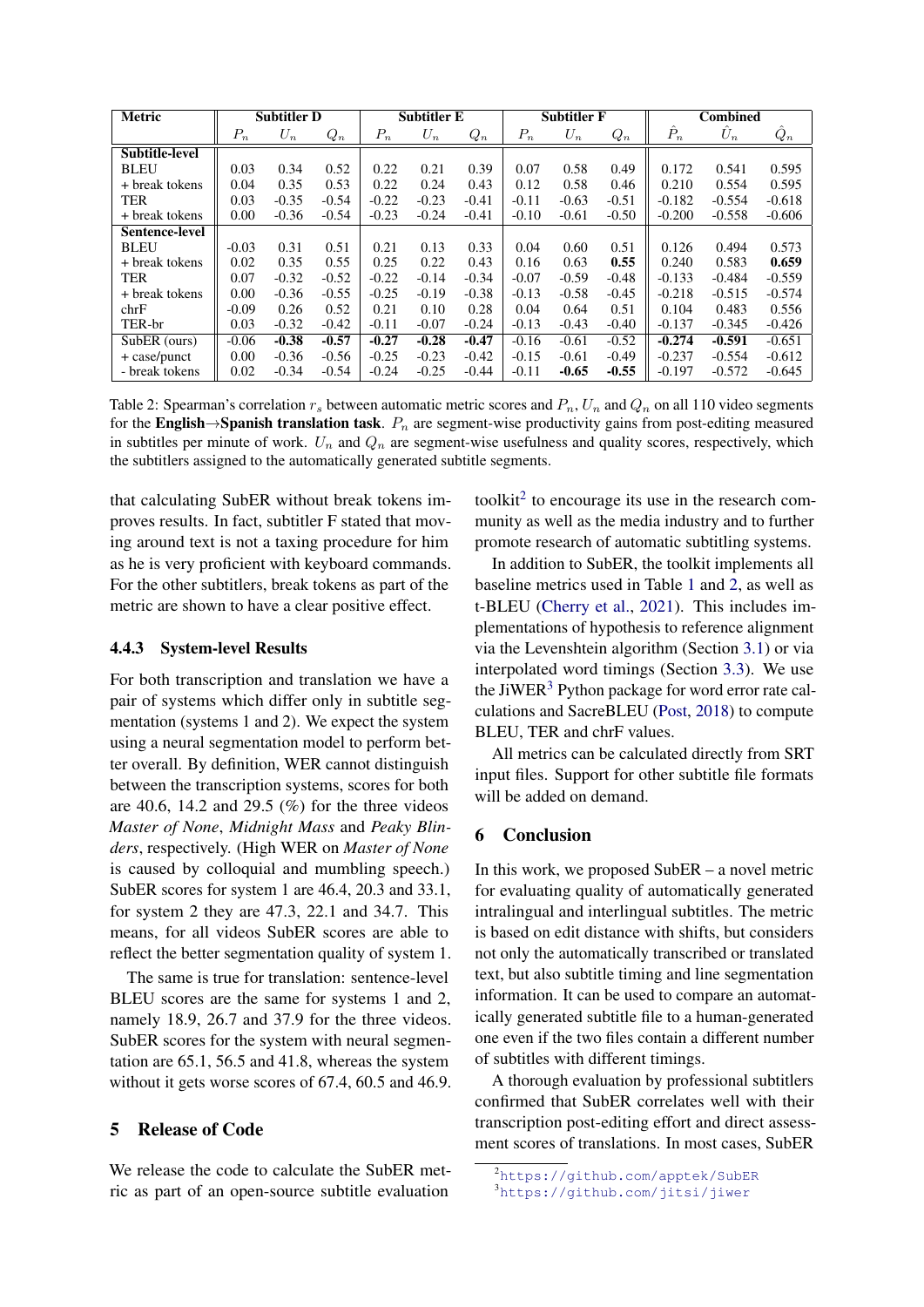shows highest correlation as compared to metrics that evaluate either the quality of the text alone, or use different approaches to integrate subtitle timing and segmentation information.

The source code for SubER will be publicly released for the benefit of speech recognition and speech translation research communities, as well as the media and entertainment industry.

### References

- <span id="page-8-15"></span>Aitor Álvarez, Marina Balenciaga, Arantza del Pozo, Haritz Arzelus, Anna Matamala, and Carlos-D. Martínez-Hinarejos. 2016. [segmentation on the quality, productivity and self](https://aclanthology.org/L16-1487)[reported post-editing effort of intralingual subti](https://aclanthology.org/L16-1487)[tles.](https://aclanthology.org/L16-1487) In *Proceedings of the Tenth International Conference on Language Resources and Evaluation (LREC'16)*, pages 3049–3053, Portorož, Slovenia. European Language Resources Association (ELRA).
- <span id="page-8-6"></span>Aitor Alvarez, Carlos-D Martínez-Hinarejos, Haritz Arzelus, Marina Balenciaga, and Arantza del Pozo. 2017. [Improving the automatic segmentation of](https://riunet.upv.es/bitstream/handle/10251/104008/Improving_the_Automatic_Segmentation_of_Subtitles.pdf) [subtitles through conditional random field.](https://riunet.upv.es/bitstream/handle/10251/104008/Improving_the_Automatic_Segmentation_of_Subtitles.pdf) *Speech Communication*, 88:83–95.
- <span id="page-8-13"></span>Lindsay Bywood, Panayota Georgakopoulou, and Thierry Etchegoyhen. 2017. [Embracing the threat:](https://westminsterresearch.westminster.ac.uk/download/9a38cde4c5b97fdc82bb0f267bdd136e7a7610d2a08b9e25bf6c952e71f71399/191070/Bywood%20et%20al.%20OK.pdf) [machine translation as a solution for subtitling.](https://westminsterresearch.westminster.ac.uk/download/9a38cde4c5b97fdc82bb0f267bdd136e7a7610d2a08b9e25bf6c952e71f71399/191070/Bywood%20et%20al.%20OK.pdf) *Perspectives*, 25(3):492–508.
- <span id="page-8-10"></span>Colin Cherry, Naveen Arivazhagan, Dirk Padfield, and Maxim Krikun. 2021. [Subtitle translation as markup](https://www.isca-speech.org/archive/pdfs/interspeech_2021/cherry21_interspeech.pdf) [translation.](https://www.isca-speech.org/archive/pdfs/interspeech_2021/cherry21_interspeech.pdf) *Proc. Interspeech 2021*, pages 2237– 2241.
- <span id="page-8-12"></span>Thierry Etchegoyhen, Lindsay Bywood, Mark Fishel, Panayota Georgakopoulou, Jie Jiang, Gerard van Loenhout, Arantza del Pozo, Mirjam Sepesy Maučec, Anja Turner, and Martin Volk. 2014. [Ma](http://www.lrec-conf.org/proceedings/lrec2014/pdf/463_Paper.pdf)[chine translation for subtitling: A large-scale eval](http://www.lrec-conf.org/proceedings/lrec2014/pdf/463_Paper.pdf)[uation.](http://www.lrec-conf.org/proceedings/lrec2014/pdf/463_Paper.pdf) In *Proceedings of the Ninth International Conference on Language Resources and Evaluation (LREC'14)*, pages 46–53, Reykjavik, Iceland. European Language Resources Association (ELRA).
- <span id="page-8-4"></span>Alina Karakanta, Matteo Negri, and Marco Turchi. 2020a. [Is 42 the answer to everything in subtitling](https://doi.org/10.18653/v1/2020.iwslt-1.26)[oriented speech translation?](https://doi.org/10.18653/v1/2020.iwslt-1.26) In *Proceedings of the 17th International Conference on Spoken Language Translation*, pages 209–219, Online. Association for Computational Linguistics.
- <span id="page-8-7"></span>Alina Karakanta, Matteo Negri, and Marco Turchi. 2020b. [MuST-cinema: a speech-to-subtitles cor](https://aclanthology.org/2020.lrec-1.460)[pus.](https://aclanthology.org/2020.lrec-1.460) In *Proceedings of the 12th Language Resources and Evaluation Conference*, pages 3727–3734, Marseille, France. European Language Resources Association.
- <span id="page-8-8"></span>Alina Karakanta, Matteo Negri, and Marco Turchi. 2020c. [Point break: Surfing heterogeneous data for](http://ceur-ws.org/Vol-2769/paper_78.pdf) [subtitle segmentation.](http://ceur-ws.org/Vol-2769/paper_78.pdf) In *CLiC-it*.
- <span id="page-8-14"></span>Maarit Koponen, Umut Sulubacak, Kaisa Vitikainen, and Jörg Tiedemann. 2020. [MT for subtitling: User](https://aclanthology.org/2020.eamt-1.13) [evaluation of post-editing productivity.](https://aclanthology.org/2020.eamt-1.13) In *Proceedings of the 22nd Annual Conference of the European Association for Machine Translation*, pages 115– 124, Lisboa, Portugal. European Association for Machine Translation.
- <span id="page-8-5"></span>Evgeny Matusov, Gregor Leusch, Oliver Bender, and Hermann Ney. 2005. [Evaluating machine transla](https://aclanthology.org/2005.iwslt-1.19)[tion output with automatic sentence segmentation.](https://aclanthology.org/2005.iwslt-1.19) In *Proceedings of the Second International Workshop on Spoken Language Translation*, Pittsburgh, Pennsylvania, USA.
- <span id="page-8-9"></span>Evgeny Matusov, Patrick Wilken, and Yota Georgakopoulou. 2019. [Customizing neural machine](https://doi.org/10.18653/v1/W19-5209) [translation for subtitling.](https://doi.org/10.18653/v1/W19-5209) In *Proceedings of the Fourth Conference on Machine Translation (Volume 1: Research Papers)*, pages 82–93, Florence, Italy. Association for Computational Linguistics.
- <span id="page-8-16"></span>Evgeny Matusov, Patrick Wilken, and Christian Herold. 2020. [Flexible customization of a single neural](https://aclanthology.org/2020.amta-user.10) [machine translation system with multi-dimensional](https://aclanthology.org/2020.amta-user.10) [metadata inputs.](https://aclanthology.org/2020.amta-user.10) In *Proceedings of the 14th Conference of the Association for Machine Translation in the Americas (Volume 2: User Track)*, pages 204– 216, Virtual. Association for Machine Translation in the Americas.
- <span id="page-8-0"></span>Kishore Papineni, Salim Roukos, Todd Ward, and Wei-Jing Zhu. 2002. [Bleu: a method for automatic eval](https://doi.org/10.3115/1073083.1073135)[uation of machine translation.](https://doi.org/10.3115/1073083.1073135) In *Proceedings of the 40th Annual Meeting of the Association for Computational Linguistics*, pages 311–318, Philadelphia, Pennsylvania, USA. Association for Computational Linguistics.
- <span id="page-8-3"></span>J. Pedersen. 2017. [The FAR model: assessing quality](https://www.jostrans.org/issue28/art_pedersen.pdf) [in interlingual subtitling.](https://www.jostrans.org/issue28/art_pedersen.pdf) In *Journal of Specialized Translation*, volume 18, pages 210–229.
- <span id="page-8-1"></span>Maja Popović. 2015. [chrF: character n-gram F-score](https://doi.org/10.18653/v1/W15-3049) [for automatic MT evaluation.](https://doi.org/10.18653/v1/W15-3049) In *Proceedings of the Tenth Workshop on Statistical Machine Translation*, pages 392–395, Lisbon, Portugal. Association for Computational Linguistics.
- <span id="page-8-11"></span>Matt Post. 2018. [A call for clarity in reporting BLEU](https://doi.org/10.18653/v1/W18-6319) [scores.](https://doi.org/10.18653/v1/W18-6319) In *Proceedings of the Third Conference on Machine Translation: Research Papers*, pages 186– 191, Brussels, Belgium. Association for Computational Linguistics.
- <span id="page-8-2"></span>Ricardo Rei, Craig Stewart, Ana C Farinha, and Alon Lavie. 2020. [COMET: A neural framework for MT](https://doi.org/10.18653/v1/2020.emnlp-main.213) [evaluation.](https://doi.org/10.18653/v1/2020.emnlp-main.213) In *Proceedings of the 2020 Conference on Empirical Methods in Natural Language Processing (EMNLP)*, pages 2685–2702, Online. Association for Computational Linguistics.